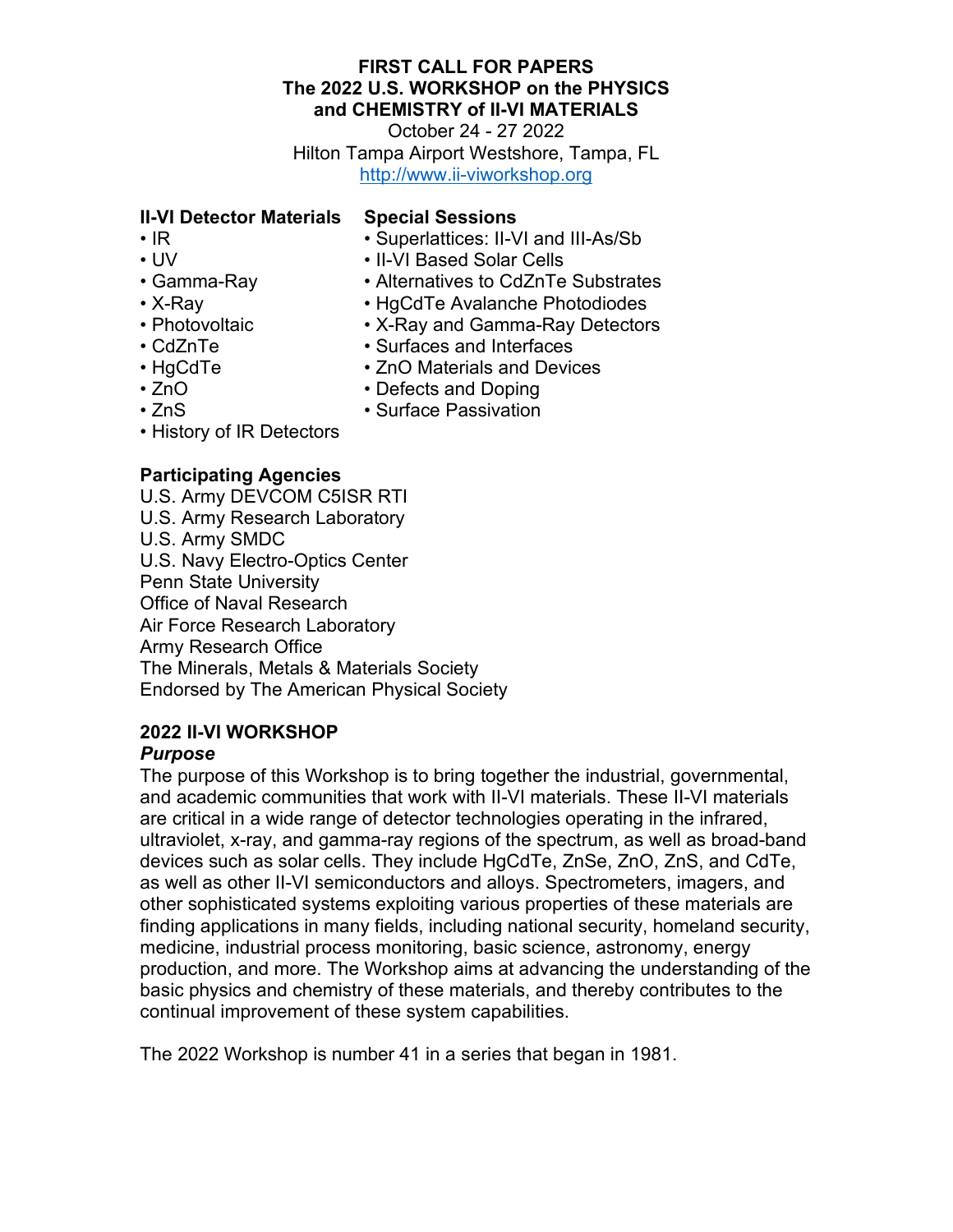## *Areas of Interest*

Areas covered include a broad range of disciplines and materials properties. Included are materials growth and characterization, materials engineering, intrinsic and extrinsic defects and dopants, surface chemistry, fabrication processes, electrical properties and modeling, charge transport, noise sources, optical properties, photorefraction, electro-optical and magneto-optical properties, as well as the interaction among all these.

# *Workshop Format*

The Workshop program will consist of about 60 oral presentations and possibly a poster session. Invited and contributed papers with a common theme will be grouped for presentation.

To provide ample time for discussion, there are scheduled morning and afternoon breaks. Lunch will be provided, affording additional discussion time. To further promote informal discussion and interaction, the first day will conclude with a wine and cheese reception accompanied by tabletop displays from commercial vendors displaying products and services of interest to the Workshop community.

Authors of accepted papers are encouraged to submit full-length manuscripts, which will be peer reviewed and published as part of the Workshop proceedings in a Special Issue of the Journal of Electronic Materials.

Student participation is strongly encouraged. An award recognizing the best student paper will be presented at the conclusion of the Workshop. Funding exists to support student travel to the Workshop. Some student financial assistance is available for conference attendees.

# *Tutorial*

This year the II-VI Workshop will feature a tutorial section on Monday, October 24. The tutorial welcomes all interested and registered II-VI workshop participants. The workshop committee particularly encourages graduate students, post-docs and junior researchers to attend the tutorial and explore the topics in detail and tap into the experience of and network with the wellestablished researchers. More information about the tutorial such as topic, registration, time and location will be posted on the II-VI Workshop website and also distributed via email in following weeks.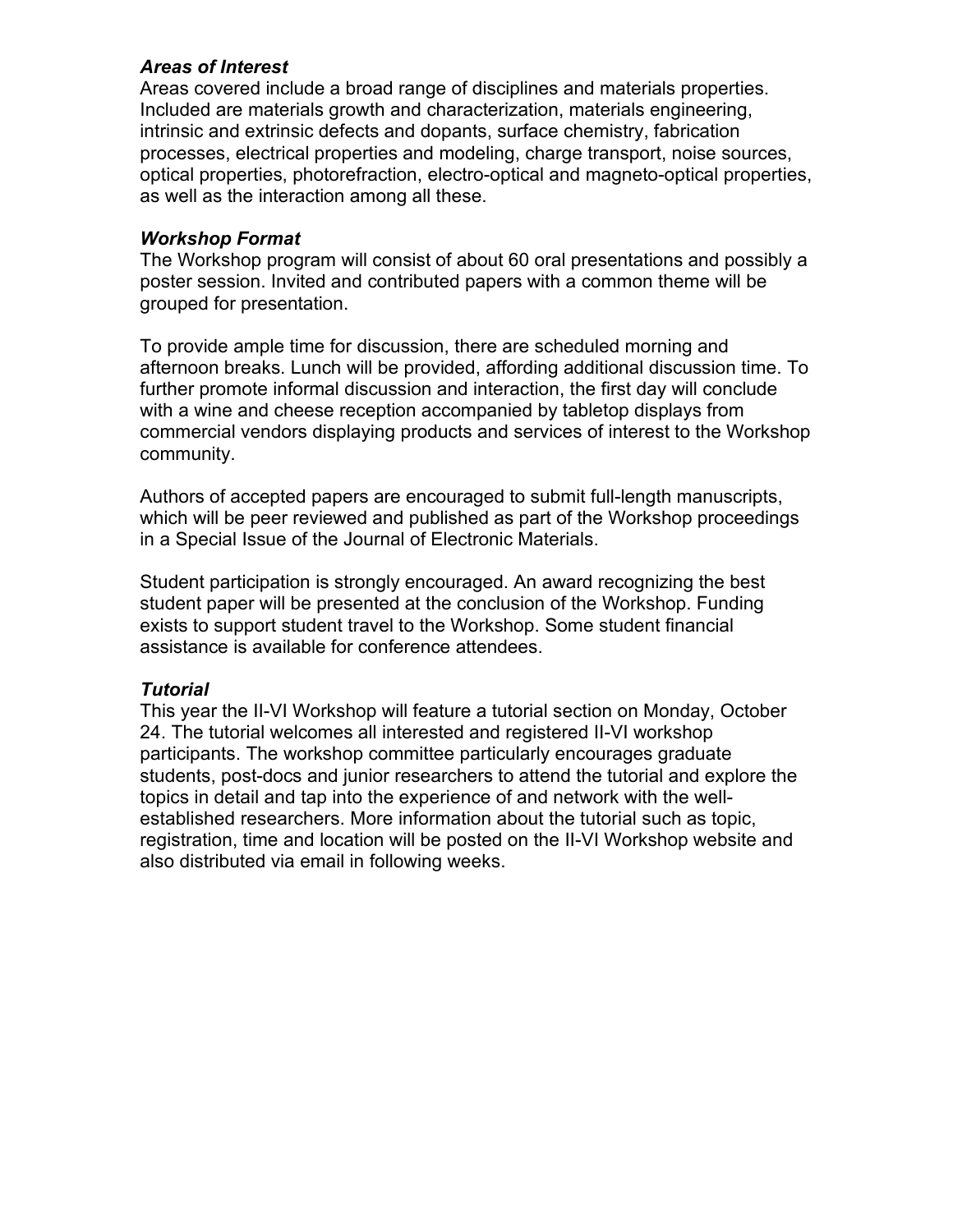# **Selected Focus Topics**

- II-VI and III-V Emerging Infrared Detector Technologies
- Novel Gain-Enhanced Devices
- Multi-Band Detectors
- Near-Room-Temperature IR Devices
- Material Growth and Modeling
- Substrates for HgCdTe:CdZnTe and Alternatives
- Structural Characterization
- Doping Issues in HgCdTe
- Radiation Detectors
- Solar Cells

 $\mathbf{l}$ 

- Integration of 6.1-Å II-VI and III-V Materials
- IR Applications of Plasmonics and Metamaterials

Multiple Invited speakers will present review talks on these topics. Check the Workshop Web site for updates.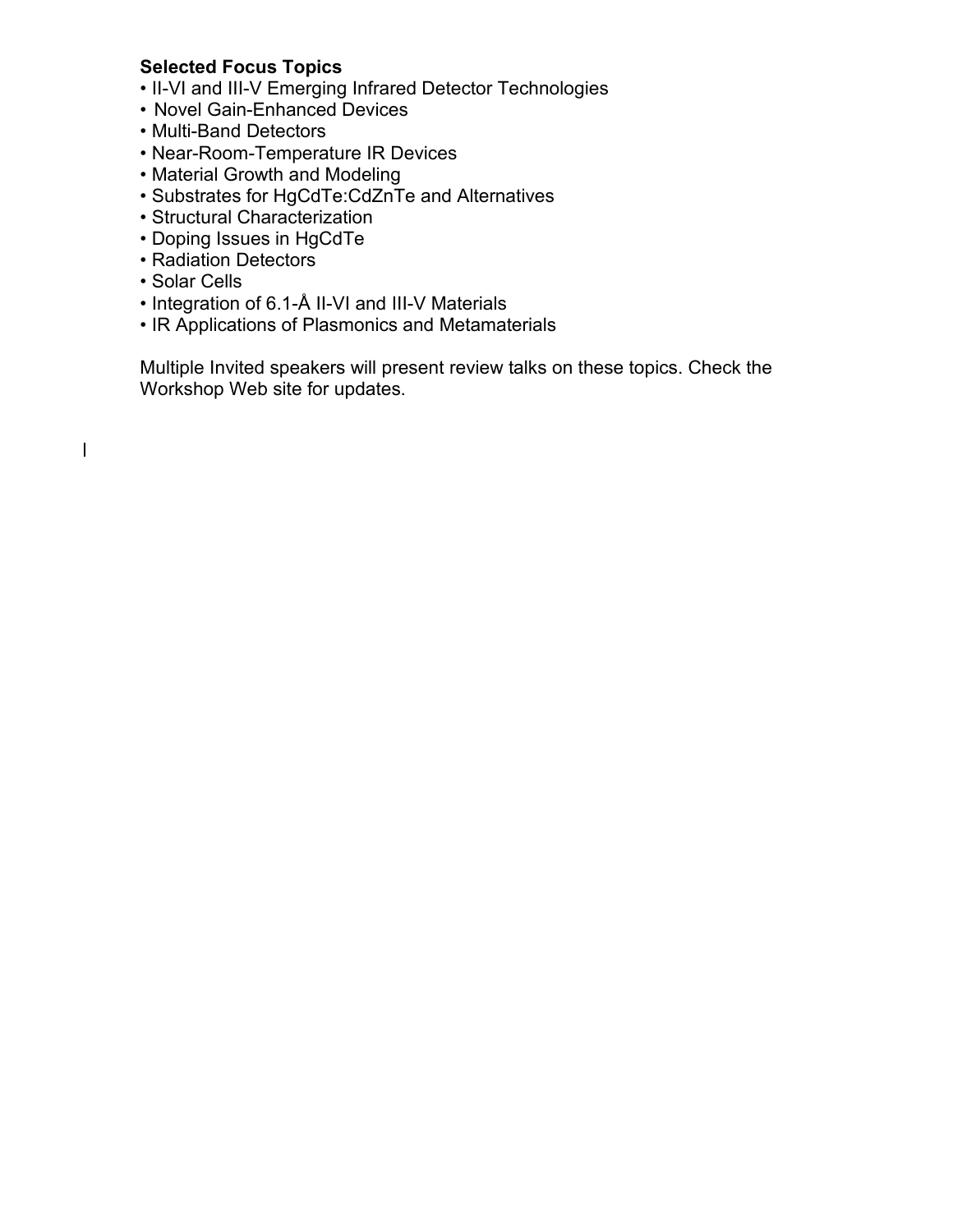# **GENERAL TOPICS**

The scope of the Workshop includes the basic physics and chemistry of all II-VI materials and their applications. Materials of interest include HgCdTe, HgCdSe, ZnSe, ZnO, ZnS, CdTe, and CdZnTe. Issues in the following critical areas are of interest:

- X-Ray & Gamma-Ray Radiation Detectors
- Radiation Effects in HgCdTe
- II-VI–Based Solar Cells
- Materials Growth and Characterization
	- $\circ$  Control of composition, carrier concentration, and lifetime
	- o Modeling of growth and processing
	- o Equilibrium and non-equilibrium growth
	- o Defects and Doping
- Physics of Failure
	- o Characterization, particularly non-destructive
	- o Effect on electrical and optical properties
- P-doping issues in HgCdTe
	- o Impurities
	- o Diffusion
	- o Activation and segregation
- Dislocations: generation mechanisms, properties, kinetics, characterization, mitigation
- Surfaces and Interfaces
- Etching, passivation, and metallization
- Modeling and Simulation
- Material properties
	- o Growth and processing
	- o Device physics
	- o Characterization of Materials
	- o Electrical, optical, and microstructural characterization
- ZnO and ZnS Materials and Devices
- Magnetic semiconductors
- 2D Materials
- Quantum Dots

# **CALL FOR PAPERS**

Papers describing significant advances in the state of the art of scientific results and understanding in the Workshop issues are solicited. Experimental results or theoretical results addressing experiments are encouraged. Emphasis should be on new fundamental physics and chemistry of materials for detector applications. Abstracts must contain results to be considered.

Papers will be selected on the basis of (1) originality, (2) significance of results, (3) quality and completeness of the research, and (4) breadth of interest. Extended abstracts of all accepted papers will be published in the Book of Extended Abstracts, which will be distributed at the Workshop. Submitted fulllength manuscripts, after peer review, will be published in the Journal of Electronic Materials.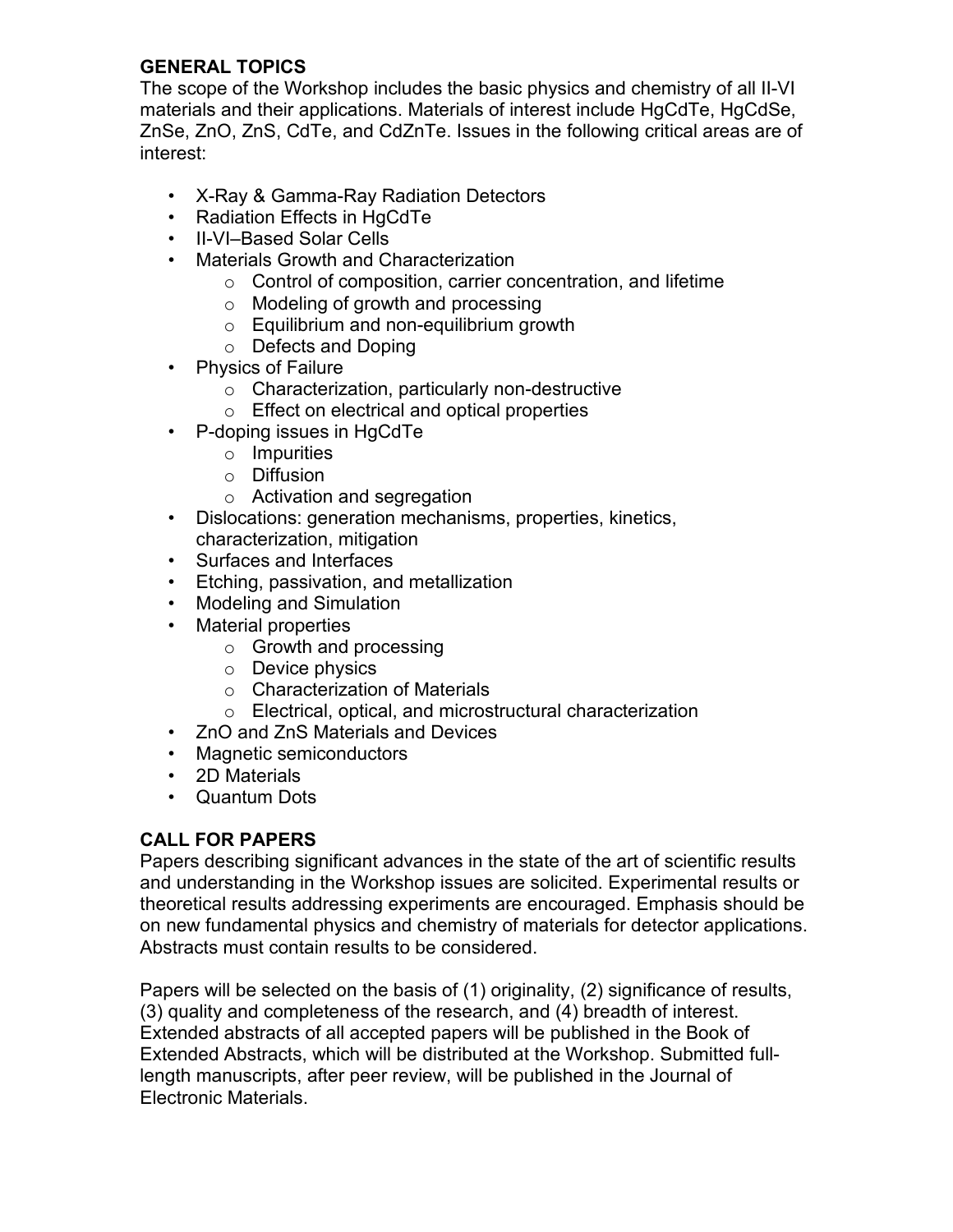# **WORKSHOP WEB SITE**

[http://www.ii-viworkshop.org](http://www.ii-viworkshop.org/)

The Workshop Web page has the latest information on the Workshop and is updated as information becomes available.

# **ABSTRACTS**

1. Abstracts, suitable for publication, should clearly indicate the following:

- a. original aspects of research
- b. objective and approach of work
- c. previous publications or presentations
- d. experimental data
- e. scientific implications of results

2. One-page abstracts should be double spaced on a single 81/2 × 11-in. sheet of paper. One (1) additional page of supporting figures will be accepted and is encouraged. The title, author(s), and affiliation(s) must be included.

3. A complete mailing address (phone, fax, and e-mail) of the presenter must be included.

4. Abstracts to be considered as student papers must be identified as such, and the name of the advisor must also be included.

5. Abstracts are to be submitted on or before **June 20, 2022.**

### **[Click Here to Submit Your Abstract!](https://www.scomminc.com/pcm/collectsubmissions/submissions.cfm?conference=iivi)**

## **Electronic abstract submission is required and should be submitted as a Microsoft Word file or as PDF file.**

6. Foreign authors requiring a visa are encouraged to submit their abstracts as early as possible. Special consideration will be made to ensure that an early application for a visa can be made.

7. Authors of accepted papers will be notified by June 27, 2022. Authors of accepted papers are requested to submit a revised abstract, not to exceed four pages, for inclusion in the Book of Extended Abstracts by August 19, 2022.

8. Full-length papers for publication in the Workshops Proceedings in a Special issue of the Journal of Electronics Materials must be submitted electronically by using the link on the Workshop's Web page [http://www.ii-viworkshop.org](http://www.ii-viworkshop.org/)

The authors can submit manuscripts from October 24 – December 16, 2022.

# **2022 WORKSHOP CALENDAR**

Deadline for Submission of Abstracts June 20, 2022 Notification of Accepts/Rejects June 27, 2022 Deadline for Late-News Abstracts July 8, 2022 Deadline for Extended Abstracts August 19, 2022 Hotel Reservation Deadline September 2, 2022 Workshop Registration Deadline **Corporation** October 7, 2022 JEM Paper Submission Deadline October 24 – December 16, 2022 2022 II-VI Workshop October 24 – 27, 2022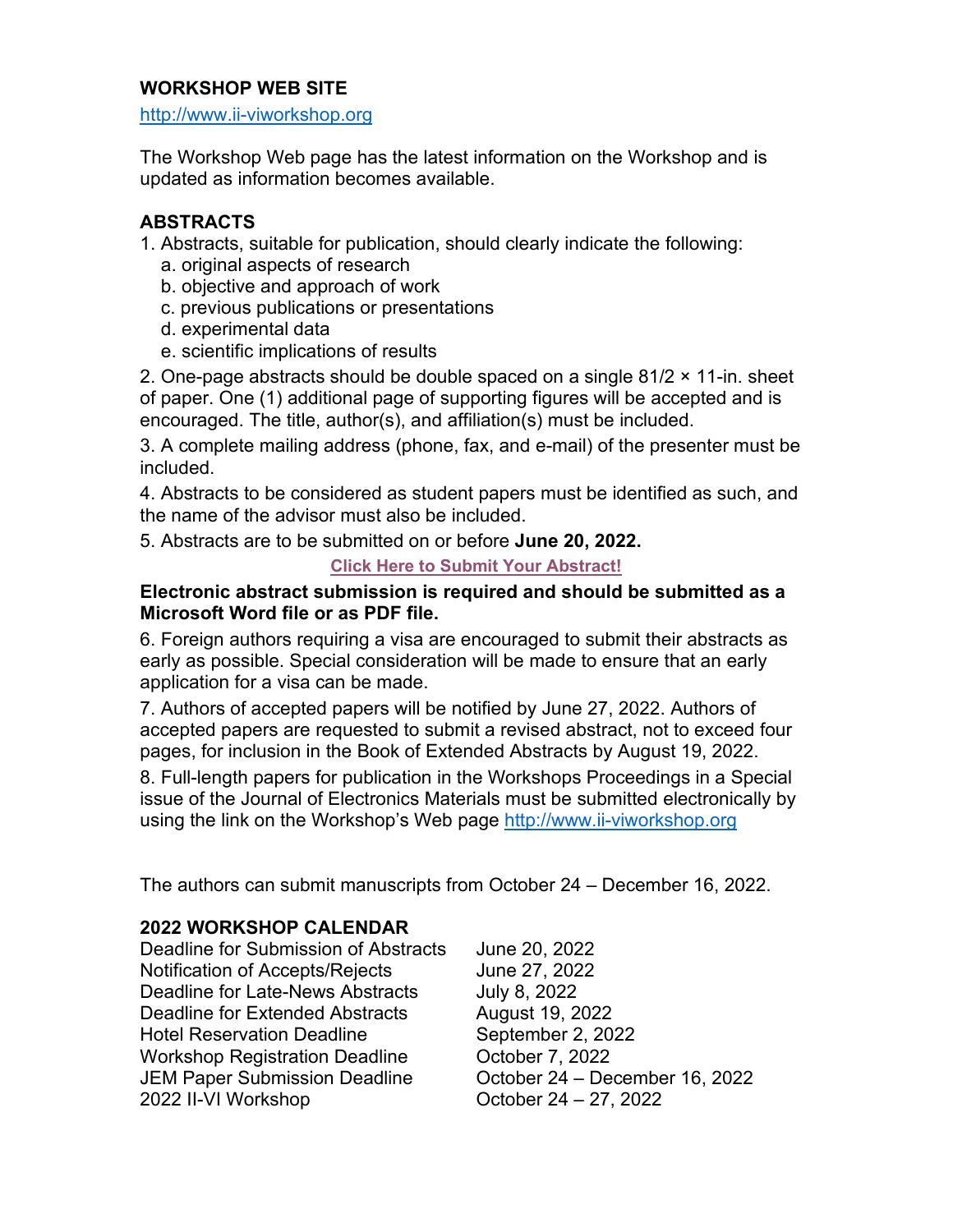# **WORKSHOP ORGANIZATION**

## **CO-CHAIRS**

Enrico Bellotti, Boston University Eric Piquette, Teledyne Imaging Sensors

## **PROGRAM COMMITTEE**

Tony Almeida, U.S. Army DEVCOM C5ISR RTI Fikri Aqariden, Leonardo DRS, Electro-Optical Infrared Systems Jose M. Arias, CACI / U.S. Army DEVCOM C5ISR RTI Ishwara Bhat, Rensselaer Polytechnic Institute Gregory Brill, U.S. Army DEVCOM Army Research Laboratory Joseph Burns, Air Force Research Laboratory Roger DeWames, MTEQ / U.S. Army DEVCOM C5ISR RTI Nibir Dhar, U.S. Army DEVCOM C5ISR RTI Tim Gessert, Consultant, Gessert Consulting, LLC Ralph James, Savannah River National Lab Scott Johnson, Raytheon Vision Systems Daniel Lofgreen, Raytheon Vision Systems Pradip Mitra, Leonardo DRS, Electro-Optical and Infrared Systems (EOIS) Thomas Myers, Texas State University – San Marcos Jill Nolde, Naval Research Laboratory Joe Pellegrino, U.S. Army DEVCOM C5ISR RTI Marion Reine, Consultant, Infrared Detectors Jonathan Schuster, U.S. Army DEVCOM Army Research Laboratory Sivalingam Sivananthan, University of Illinois at Chicago Priyalal Wijewarnasuriya, Teledyne Imaging Sensors

## **WORKSHOP COORDINATORS**

Samantha Tola, CMP Palisades Convention Management 411 Lafayette Street, Suite 201 New York, NY 10003 212/460-8090, ext. 203 fax: 212/460-5460 e-mail: stola@pcm411.com

Paola Caicedo Sivananthan Laboratories, Inc. 590 Territorial Drive Bolingbrook, IL 60440 E-mail: pcaicedo@sivananthanlabs.us

#### **SPECIAL ISSUE EDITORIAL COORDINATOR**

Paola Caicedo Sivananthan Laboratories, Inc. 590 Territorial Drive Bolingbrook, IL 60440 E-mail: pcaicedo@sivananthanlabs.us